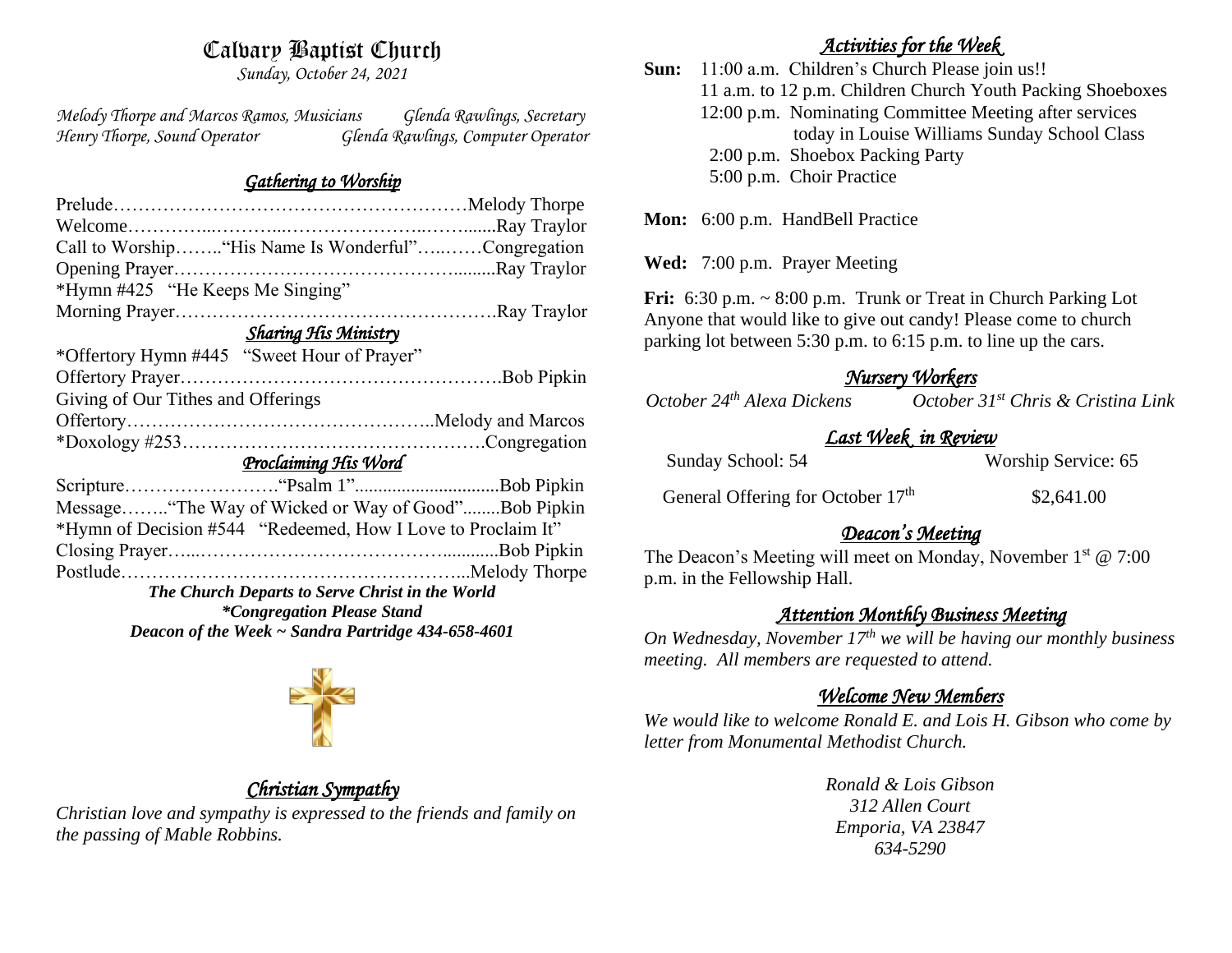## *A Special Thank You Note*

*We would like to thank the church for the food they sent and everyone for the cards, prayers and phone calls. Everything was greatly appreciated.*

> *In Christian Love, Ray & Dorothy Traylor*

## *Other Donations*

*Given in memory of Lorene Ferguson by: Linda Lucy*

*Given in memory of Waverly Bailey by: J.E. & Joyce Prince*

*This donation is in honor and remembrance of James V. Quinn of Westbury, NY. Jimmy died on September 18, 2017 after a valiant battle with an illness he developed as a result of his service in the rescue efforts at Ground Zero after the 9/11 attacks. The retired Nassau County Police Officer was assigned to the prestigious Mounted Unit for many years. His name has recently been added to the 911 memorial wall. He was a dear friend of the Baileys and all of his police families.*

*Our Canadian friends from Kingston, Ontario, Canada, Brad, and Deb Wicklam are also honoring and remembering Officer Quinn with a donation.*

*In memory of Tim and in honor of Steve, Terri, all our in-laws, grandchildren, and great grandchildren by Jim and Elsie Rice. God bless and protect our country!*

# *2022 Church Envelopes*

Please pick up your 2022 Church envelopes in the Vestibule. We urge you to use your envelopes so you will be sure to get credit for your contribution. Your envelopes are in **number** order.If anyone needs envelopes and didn't get them please call the Church Office 634-3215.

*Church Email: [calvarybc1@verizon.net](mailto:cbcemporiaoffice@gmail.com) Church Website[:www.calvarybaptistemporia.org](http://www.calvarybaptistemporia.org/) Bob Pipkin Email: [jrpipkin3@gmail.com](mailto:jrpipkin3@gmail.com) and Cell: 757-418-1243*